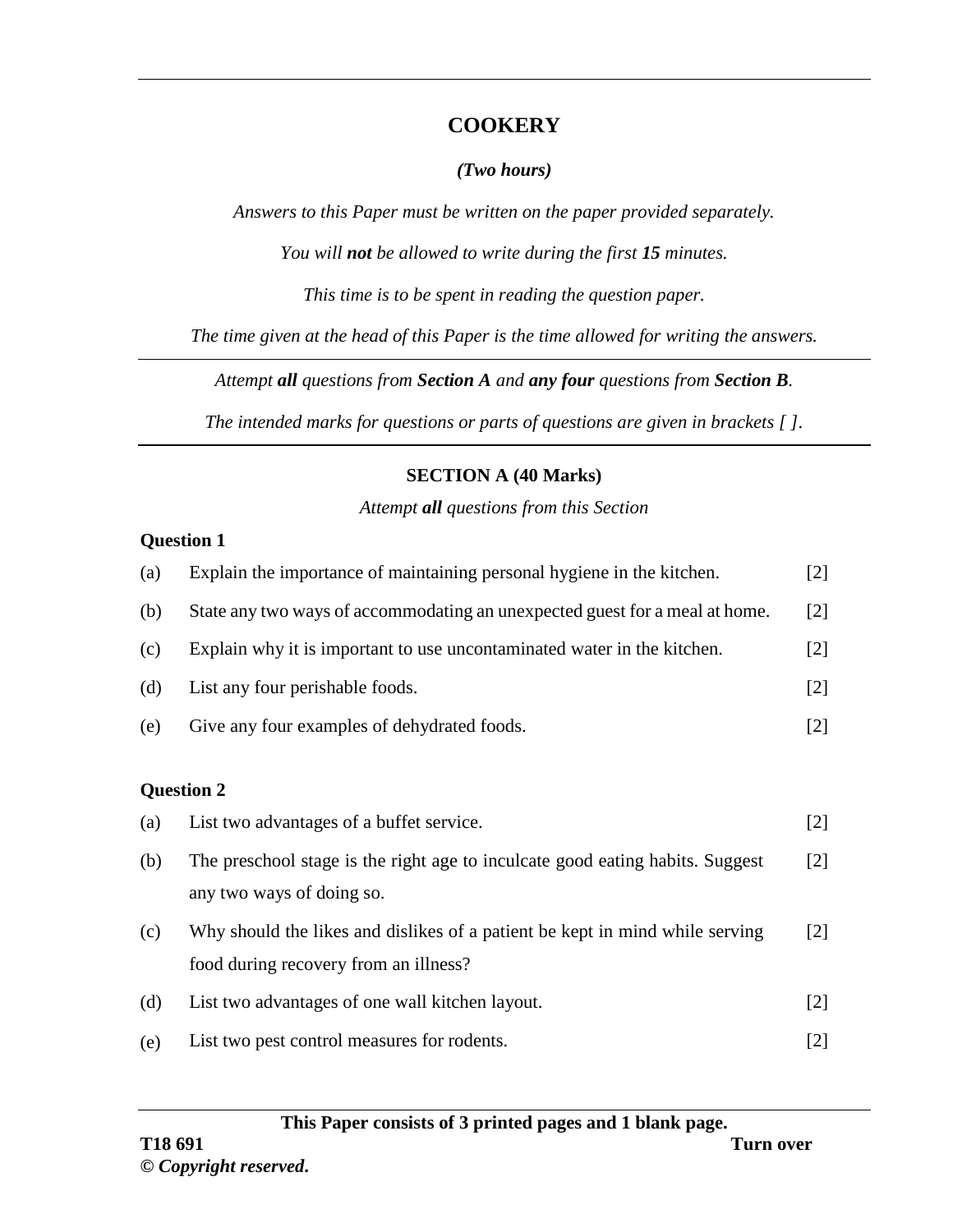## **Question 3**

| (a) | Name two foods which are rich sources of minerals, yet cheaply available.                                       | $[2]$ |
|-----|-----------------------------------------------------------------------------------------------------------------|-------|
| (b) | Name any two fruit which are commonly used for making pickles.                                                  | $[2]$ |
| (c) | List any two measures to keep the kitchen sink clean and unclogged.                                             | $[2]$ |
| (d) | Write two precautionary measures to be taken regarding the flooring to ensure<br>safety in the kitchen.         | $[2]$ |
| (e) | List any two precautions to be taken for maintenance of Nonstick cookware.                                      | $[2]$ |
|     | <b>Question 4</b>                                                                                               |       |
| (a) | Describe two ways in which diet can be modified to be used as a therapy.                                        | $[2]$ |
| (b) | A meal plan needs to accommodate the traditional and cultural habits of the<br>family. Explain with an example. | $[2]$ |
| (c) | Name any two considerations to be kept in mind while planning the kitchen<br>walls.                             | $[2]$ |
| (d) | State any two safety precautions to be kept in mind while using a pressure<br>cooker.                           | $[2]$ |

(e) Suggest any two guidelines for placement of cutlery while setting the table. [2]

#### **SECTION B (60 Marks)**

*Attempt any four questions from this Section.*

## **Question 5**

| (a) | What are the factors to be considered while planning a kitchen?  | 5    |
|-----|------------------------------------------------------------------|------|
| (b) | Explain the different methods of work simplification techniques. | 5    |
|     | (c) How can you avoid fatigue in the kitchen?                    | 15 I |